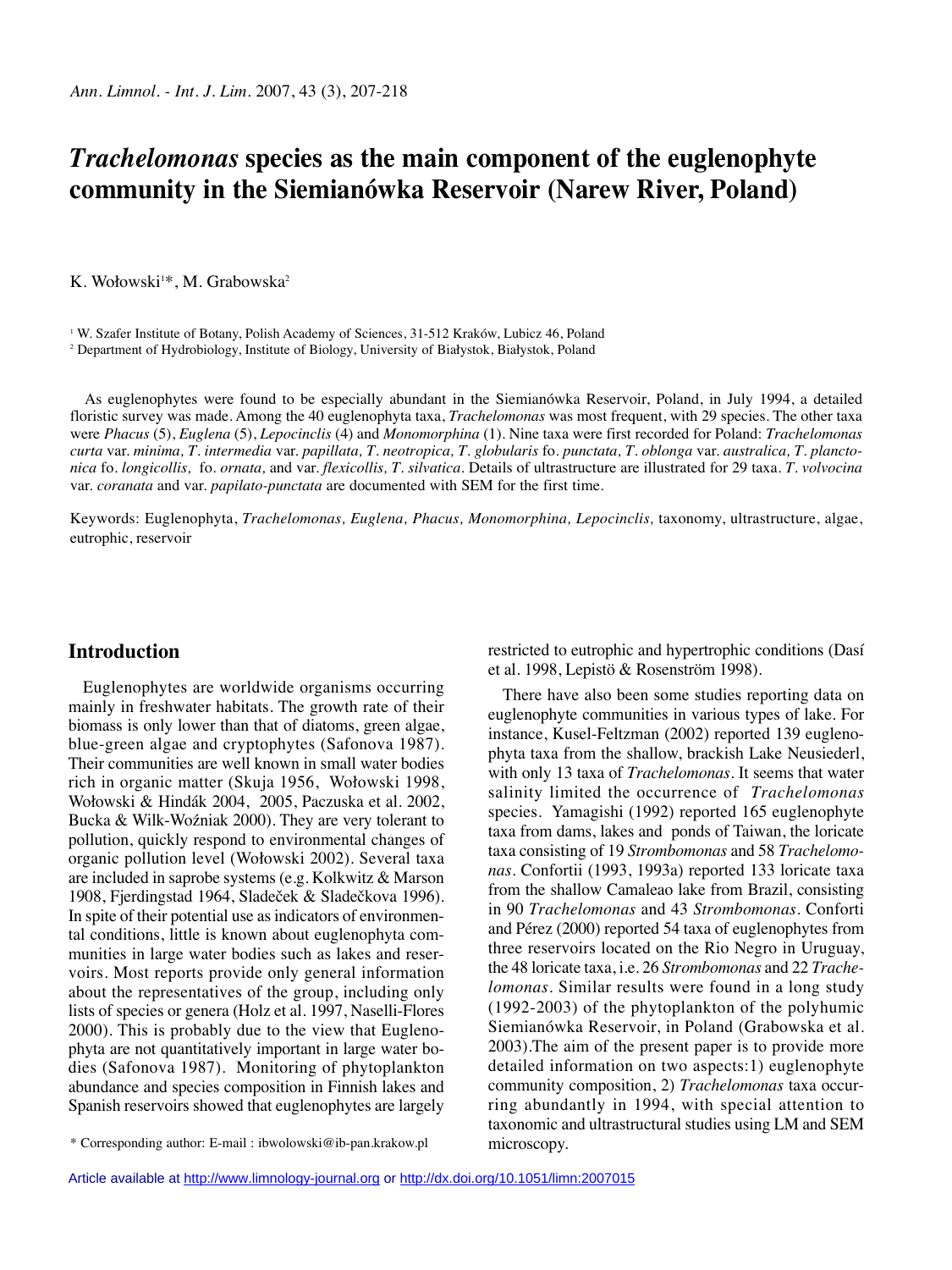# **Study area**

The Siemianówka Reservoir is located on the upper Narew River in north-eastern Poland (52°55'N, 23 o50'E) (Fig. 1) near the state border with Byelorussia. It is a shallow reservoir (constructed in 1990) characterized by a high concentration of dissolved humic substances. Morphometric parameters (max area 32.5 km², max capacity 79.5 million m<sup>3</sup>, mean depth 2.5 m) reflect its lowland character (Górniak & Jekatierynczuk-Rudczyk 1995a). The highest inflow and water level have occur in spring (max. 1994), fall in summer and autumn, to reach the lowest level in winter. The water residence-time ranges from 4 to 6 months (Górniak & Jekatierynczuk-Rudczyk 1998).

The catchment is characterized by peat and forest areas. It is free of major sources of pollution (Górniak & Jekatierynczuk-Rudczyk 1995a). Nevertheless, rapid eutrophication was reported during the first years of the reservoir (Górniak et al. 2000). Since 1992 development of blue-green algal blooms has been a regular phenomenon (Górniak & Grabowska 1996, Grabowska 1998, 2005, Grabowska et al. 2003). During the blooms the presence of microcystins RR, YR, LR was detected (Tarczyńska & Zalewski 2000). Grabowska et al. (2003) showed the important role of DOC in addition to nitrogen and phosphorus influencing the taxonomic composition of the phytoplankton.

The dense fish community is mostly due to artificial stocking (Wiśniewolski 2002). Strong grazing pressure by cyprinid species explain the poor development of large zooplankton (Górniak & Chocian 1999), and decrease in cladoceran body length and biomass (Smakulska & Górniak 2004). Benthic filter feeders were dominated by *Planorbidae* and *Lymnaedidae* (Jurkiewicz-Karnkowska 1999). In 2000, a restoration project was initiated (Górniak et al. 2002).

The water of the reservoir is alkaline (calcium bicarbonate type). Annual and seasonal changes of water quality were described earlier (Górniak & Jekatierynczuk-Rudczyk 1995b, 1998, Górniak et al. 2002, Grabowska et al. 2003).

# **Materials and methods**

Surveys of the Siemianówka reservoir (SR) were made monthly from April to October 1994 at three sites (Fig. 1). Water was sampled for analysis from a boat using a Bernatowicz sampler  $(5 \text{ dm}^3)$  at 0.5 and 2 m. Water samples (300 cm<sup>3</sup>) for phytoplankton studies



Fig. 1. Map of the Siemianówka reservoir (SR) with bathymetry and distribution of sampling stations; upper, middle, lower – parts of reservoir.

were fixed with Utermöhl's solution. The species were determined using a Nikon ECLIPSE 600 and Olympus BX-50 microscope. Quantitative microscopy analyses were carried out in a Fuchs-Rosenthal chamber. *Trachelomonas* species were also studied using a Philips XL30 Scanning Electron Microscope. Samples were prepared according to Bozzola & Russell (1991). Material fixed with Utermöhl's solution was rinsed in distilled water several times to remove buffer salts, after which the samples were dehydrated in a graded ethanol series and small drops of materials were transferred onto the surface of the slides mounted on SEM stubs and air-dried. The samples were coated using platinum-gold sputter coating. Species identification was made according to Deflandre (1926), Tell & Conforti (1986). The biomass of algae was determined using the method of calculating the volume of cells on the basis of the measurements of the sampled material. Taxa new to the Polish flora are indicated with asterisk (\*).

# **Results**

The main euglenophyte taxon during the study period was *Trachelomonas* (Figs 4-56) with 29 species. The other euglenophytes were: *Euglena* (*E. viridis), Lepocinclis (L. acus, L. oxyuris, L. spirogyra, L. texta), Phacus (Ph. acuminatus, Ph. curvicauda, Ph. longicauda* var *longicauda, Ph. pleuronectes, Ph. tortus)* and *Monomorphina pyrum*. The highest *Trachelomonas* abundance (Fig. 2) and biomass (av. 0.975 mg dm-3 ) (Fig. 3) were found in July. The main components of the 135 phytoplankton taxa at this time were Chlorophyceae (43%) and Euglenophyta (29.6%).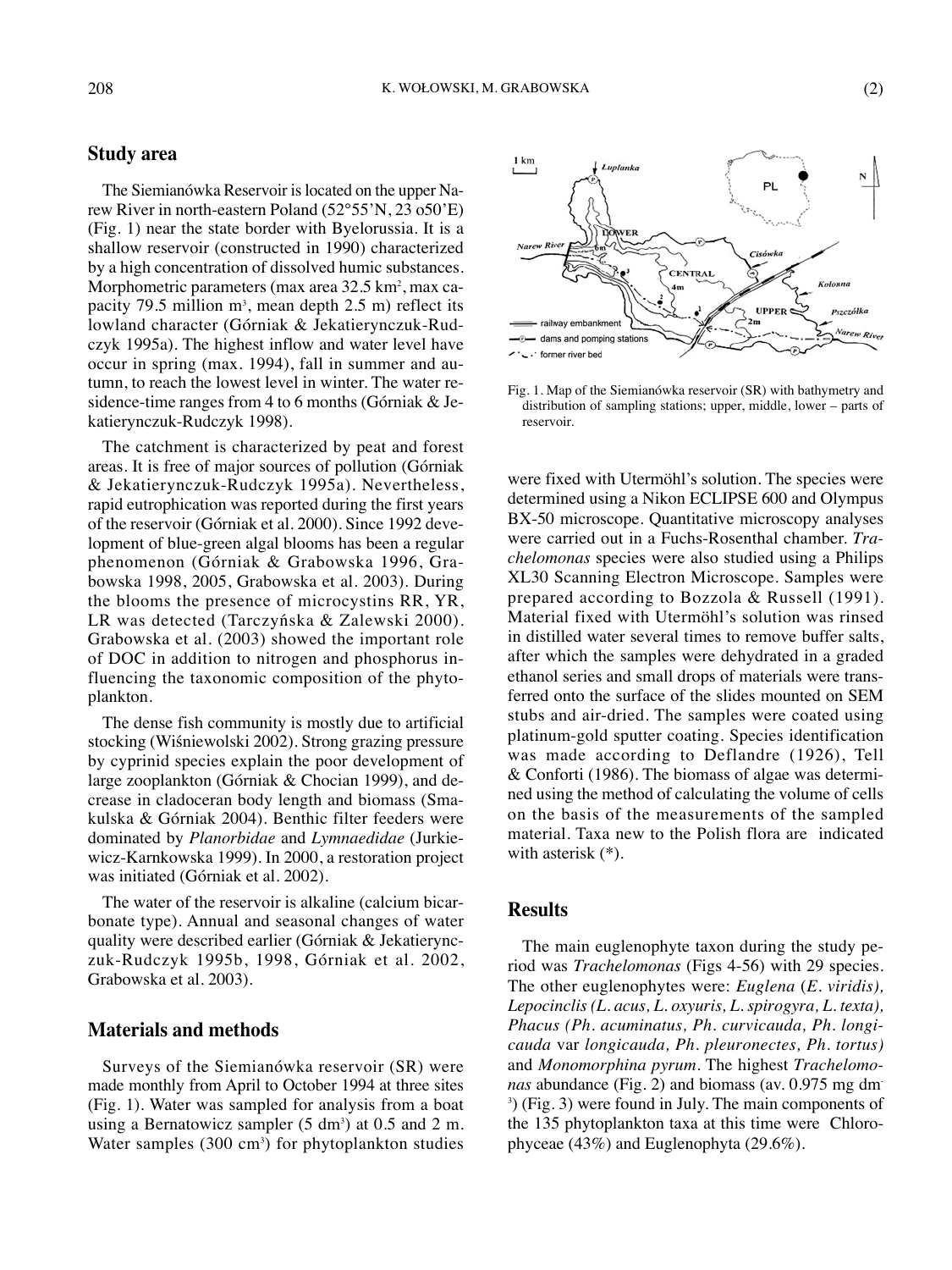

Fig. 2. Average biomass of phytoplankton in SR on 15 July 1994 (mean values from surface layer 0,5 and 2 m).



Fig. 3. Average *Trachelomonas* abundance in SR on 15 July 1994.

#### **List of taxa with taxonomic comments**

### *Trachelomonas volvocina* **Ehrenberg 1883** var. *volvocina* Figs 4, 28, 29

Lorica globular, smooth,  $10-13.5 \mu m$  in diameter, apical pore  $1.5$ -2.5  $\mu$ m in diameter; occurred very frequently at sites 1, 2 and 3. Cosmopolitan, widespread.

#### *T. volvocina* var. *punctata*

Playfair 1915 **Figs 5, 30, 31** 

Lorica globular, punctate (1-3 points per 1  $\mu$ m<sup>2</sup>), ca.12.0  $\mu$ m diameter; apical pore1.8  $\mu$ m diameter, surrounded by a thickening; occurred singly at sites 1, 2 and 3. Widespread common. **Note:** lorica punctuations not well visible in LM.

# *T. volvocina* var. *derephora*

Conrad and Van Meel 1952 Fig. 6

Lorica almost globular, smooth,  $10-12.5 \mu$  in diameter; apical pore  $1.8 \mu m$  in diameter, surrounded by 1- $1.5 \mu$  high collar; occurred sparsely at sites 1, 2 and 3. Widespread, common.

### *T. volvocina* var. *papillato - punctata* Skvortzov (Popova 1966) Fig. 7

Lorica globular, thickly punctate (2-4 points per  $1 \mu m$ , ca.17.5  $\mu m$  in diameter, apical pore 2.8  $\mu m$  in diameter surrounded by papillae; occurred sparsely at site 2. Reported rare from Europe (Romania) and Asia (Russia). Note: Papillae at the apical pore are not clearly visible in LM; Fig. 6 showed together with the described variety at right side there are also 2 specimens of *T. volvocina* var. *volvocina*.

#### *T. volvocina* var. *coronata* Dreżepolski 1925 Figs 8, 33, 34

Lorica almost globular, punctate (1-2 points per 1  $\mu$ m) and covered by small, rare papillae, 20.1-21.5  $\mu$ m long,  $17.5 \mu m$  wide; apical pore surrounded by well developed collar 2.2  $\upmu$  high 4.2  $\upmu$  wide; occurred sparsely at sites 2 and 3. Reported rare from Europe; first time documented by LM and SEM.

# *T. volvocinopsis* var. *volvocinopsis*

Swirenko 1914 Fig. 32, 42

Lorica almost globular, smooth,  $14\n-15.5 \mu m$  in diameter, apical pore with annular thickening; occurred very frequently at sites 2 and 3. Widespread, cosmopolitan.

#### *\*T. curta* Da Cunha 1914 var. *minima*

Tell et Zalocar 1985 Figs 9, 36, 37

(= *T. lismorensis* Playfair 1915 var. *inermis* Playfair 1915)

Lorica transversely oval, covered by small papillae, 10.0-11.0  $\mu$ m wide and 9.8-10.5  $\mu$ m long; apical pore surrounded by an annular thickening; occurred sparsely at sites 1, 2 and 3. Widespread, reported from Argentina (South America), Asia, U. S. A and Europe, not common. **Note:** specimens are larger than those described by Tell & Zalocar  $(1985: 9.5 \mu m \text{ wide}, 7.5 \mu m$ long).

# *T. rugulosa* Stein fo. *meandrina*

Conrad and Van Meel 1952 Figs 10, 38, 39

Lorica globular, covered with anastomosing, slightly spirally arranged folds, ca.14.5 in diameter; apical pore ca. 2.0 in diameter, surrounded by a ringlike thickening; occurred frequently at site 2. Widespread, common.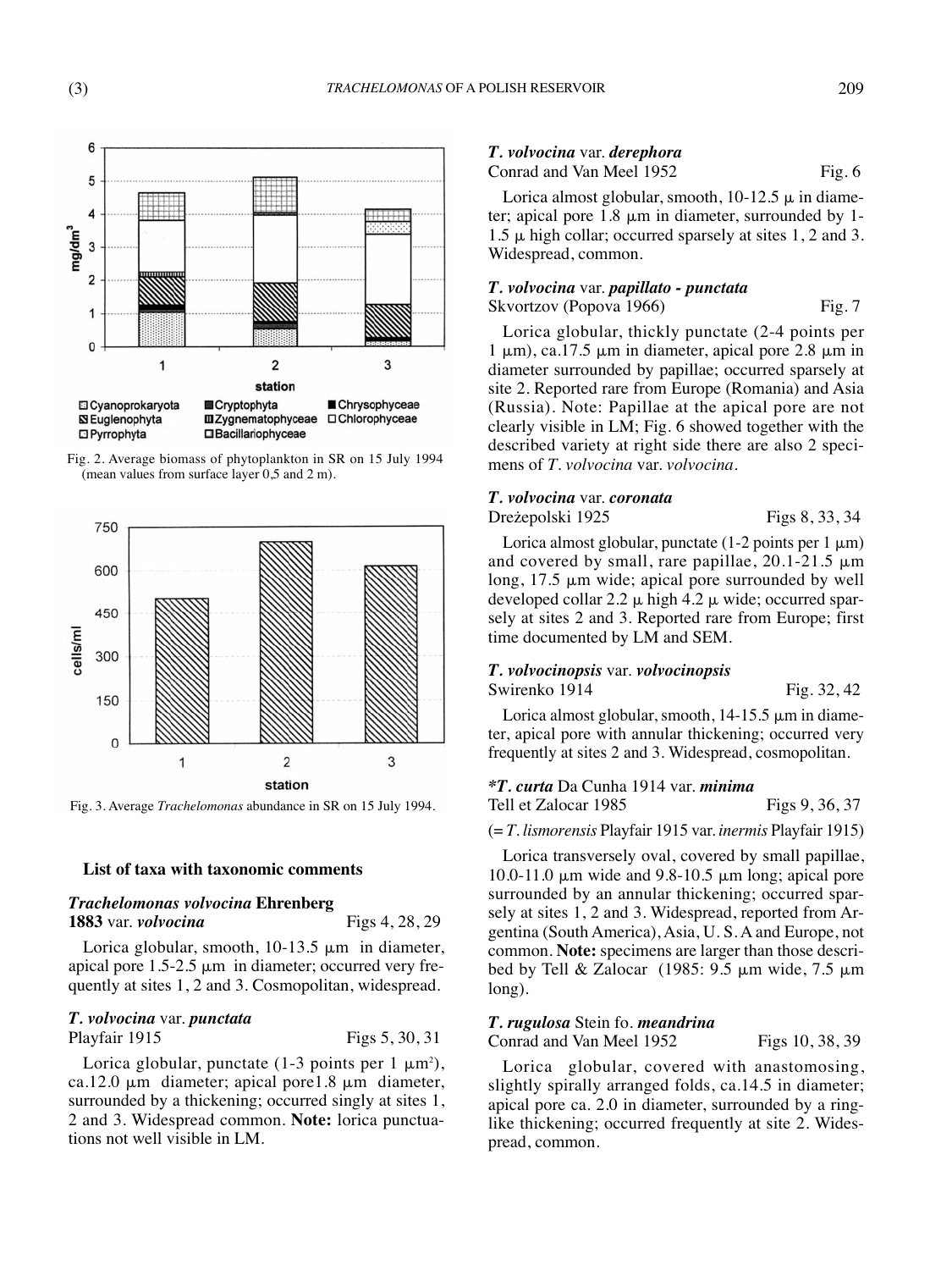

Figs 4-9: 4. *Trachelomonas volvocina* var. *volvocina*; 5. *T. volvocina* var. *punctate*; 6. *T. volvocina* var. *derephora*; 7. *T. volvocina* var. *papillato-punctata*; 8. *T. volvocina* var. *coronata*; 9. *T. curta* var. *minima* 

**T. compacta** Middelhoek 1948 Figs. 11, 40, 41

Lorica oblong, scrobiculate, ca.  $11.5 \mu m$  wide and 12.5  $\mu$ m long; apical pore 1.4  $\mu$  in diameter; surrounded by thickening. Occurred singly at sites 2 and 3; widespread, common. Note: reported specimens are smaller than those described by Middelhoek (1948).

# *\*T. oblonga* Lemmermann 1899 var. *australica* Playfair 1915 Figs. 12, 35

Lorica obovoid, slightly narrowed at the posterior end, smooth, 12-5-13.5  $\mu$ m long 12- 13.0  $\mu$ m wide; apical pore surrounded by short collar  $(1.8-1.3 \mu m)$  in diameter); occurred frequently at sites 2 and 3. Widespread, but not common; reported from Asia, Australia, South America. **Note:** this taxon is similar in shape to *T. borodinin* which is bigger and to *T. volvocina* var. *derephora*, which is broadly rounded at the posterior end.

# *Trachelomonas oblonga* Lemmermann 1899 var. *oblonga* Figs. 13, 43, 44

Lorica oblong, smooth  $10.5$ -12.6  $\mu$ m wide, 12.5-13.0  $\mu$ m long; apical pore 1.5  $\mu$ m diameter without collar; occurred very frequently at sites 1, 2 and 3. Widespread, cosmopolitan.

# *T. intermedia* Dangeard 1901 fo. *intermedia* Figs. 14, 45

Lorica ellipsoid to ovoid; punctate (3-4 points per  $1 \mu m^2$ ), 14.5-16.5  $\mu m$  wide, 16.5-19.5  $\mu m$  long, apical pore  $2.5 \mu m$  in diameter, without collar, sometimes surrounded by irregularly rimmed thickening; occurred frequently at site 2. Widespread, cosmopolitan.

#### *\*T. intermedia* fo. *crenulatocollis* (Szabados) Popova  $1966$  Fig. 16

Lorica broadly ellipsoidal, finely punctate as in typi-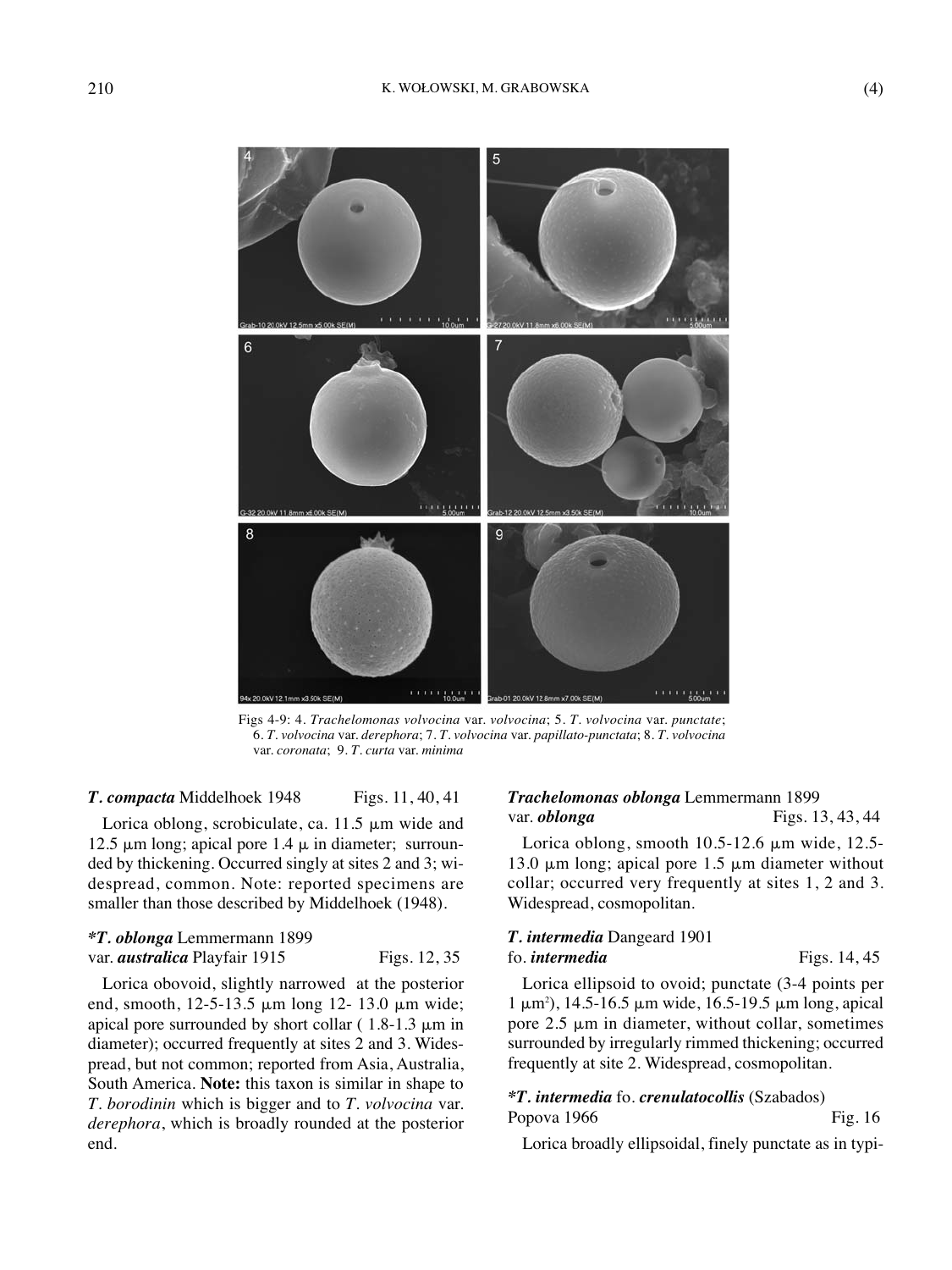

Figs 10-15: 10. *T. rugulosa* fo. *meandrina*; 11. *T. compacta*; 12. *T. oblonga* var. *australica*; 13. *T. oblonga* var. *oblonga*; 14. *T. intermedia* fo.*intermedia*; 15. *T. intermedia* fo. *papillata*

**TELEVIALE** 

cal form,  $ca.19.0 \mu m$  wide and  $21.0 \mu m$  long; apical pore surrounded by a low collar with a crenate rim; occurred sparsely at site 2. Widespread, common.

#### *T. intermedia* fo. *papillata* (Skuja) Popova  $1966$  Fig. 15

Lorica elliptical, punctate  $(2\n-6$  points per 1  $\mu$ m) and covered by papillae, ca.  $14.5 \mu m$  wide and  $16.6 \mu m$ long; occurred singly at sites 2, 3. Widespread, common. **Note:** Forma is similar to *T. granulosa* var. *subglobosa* Playfair, but papillae are rarely dispersed.

#### *\*T. neotropica Balech* 1944 Figs 17, 46

Lorica broadly ellipsoid, punctate (3-4 points per 1  $\mu$ m<sup>2</sup>) and covered by granules (1-2 per 1  $\mu$ m<sup>2</sup>) ca. 13.0  $\mu$ m wide and 15.6  $\mu$ m long; apical pore surrounded by several conical spines; occurred singly at site 2. Widespread, reported from Argentina (South America), Europe and Asia, but not common.

#### **T.** *pseudofelix* Deflandre 1926 Figs 18, 47

Lorica oblong, punctate and covered by irregular granules,  $14.5 \mu m$  wide,  $17.5 \mu m$  long; apical pore surrounded by granules; occurred singly at sites 2, 3. Widespread, not common.

#### *T. hispida* (Perty) Stein 1878 emend. Deflandre 1926 var. *hispida* Fig. 48

Lorica elliptical or broadly elliptical; densely punctate (3-6 points per 1  $\mu$ m<sup>2</sup>) and covered with spines,  $16.5 - 22.0 \mu m$  wide,  $20.0 - 26.0 \mu m$  long; occurred very frequently at sites 1 and 2. Cosmopolitan, widespread.

# *\*T. globularis* fo. *punctata* (Skvortzov)

Popova 1966 Fig. 19

Lorica globular, punctate (1-3 points per 1  $\mu$ m<sup>2</sup>) and covered by sharp spines, ca.  $21.2 \mu m$  wide and  $24.3 \mu m$ -m long; apical pore surrounded by ring of longer spines; occurred single at site 2. Widespread, common.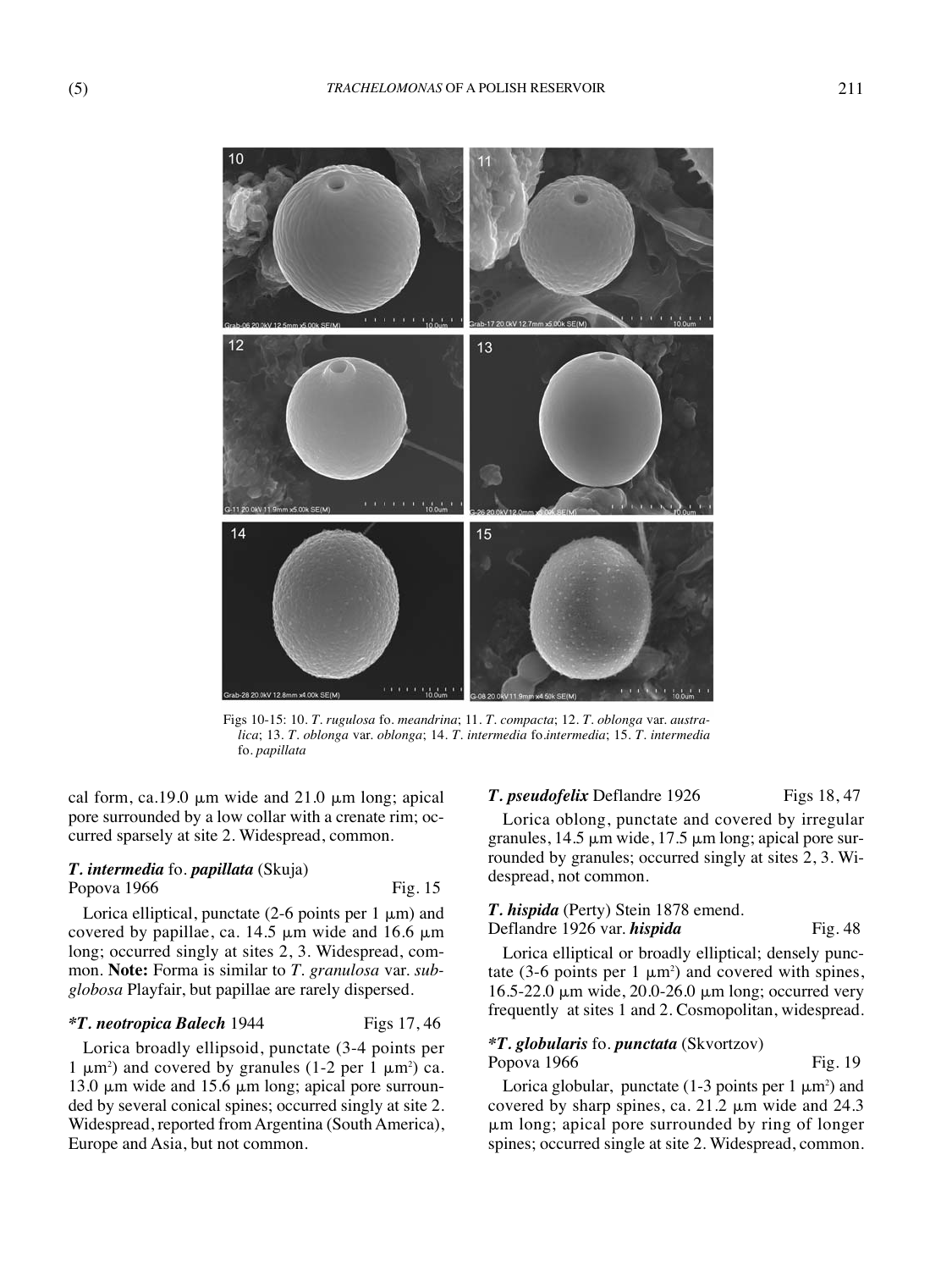

Figs 16-21: 16. *T. intermedia* fo. *crenulatocollis*; 17. *T. neotropica*; 18. *T. pseudofelix*; 19. *T. globularis* fo. *punctata*; 20. *T. mangini* fo. *subpunctata*; 21. *T. planctonica* var. *planctonica* fo. *planctonica*

# *T. mangini* Deflandre 1926 fo. *subpunctata* Safonova 1963 Fig. 20

Lorica oblong, punctuate, ca.  $17.3 \mu m$  wide and  $22.3 \mu m$  $\mu$ m long, apical pore with well developed collar 3  $\mu$ m high; ccurred singly at site 2. Not common, reported from Europe, Asia and South America. **Note:** on Fig. 20 lorica attached *T. volvocina* and partly of *Stephanodiscus* sp.

# *\*T. planctonica* Swirenko 1914 var. *planctonica* fo. *planctonica* Figs 21, 49

Lorica broadly elliptical, densely punctate (1-2 points per 1  $\mu$ m<sup>2</sup>), 17.1-18.5  $\mu$ m wide, 20.3- 23.5  $\mu$ m long; apical pore surrounded by irregularly toothed collar, ca.  $1.8$ -3.3  $\mu$ m high; occurred very frequently at sites 2 and 3. Cosmopolitan, widespread.

## *T. planctonica* var. *planctonica* fo. *longicollis* (Skvortzov) Popova 1966

Lorica broadly elliptical, punctate, ca. 18.3 µm wide and  $23.3 \mu m$  long with well developed straight collar  $5 \mu m$  high with regularly toothed rim; occurred sparsely at site 2. Widespread. common.

### *T. planctonica* var. *planctonica* fo. *oblonga* (Dreżepolski) Popova 1966 Fig. 23

Lorica oblong, punctate  $(1-3 \text{ points per } 1 \mu \text{m}^2)$ , ca. 17.6  $\mu$ m wide and 26.0  $\mu$ m long, collar straight, irregularly toothed at the rim  $4.0 \mu m$  high; occurred sparsely at site 2. Widespread, common.

# *\*T. planctonica* fo. *ornata* (Skvortzov) Popova 1955 Figs 50-52

Lorica broadly elliptical, covered by spines (3-5 spines per  $1\mu$ m<sup>2</sup>), 18.3-19.0  $\mu$ m wide, 20-22.5  $\mu$ m long; collar straight, irregularly toothed at the rim 2.0- 2.4  $\mu$ m high; occurred frequently at sites 2 and 3. Widespread, common.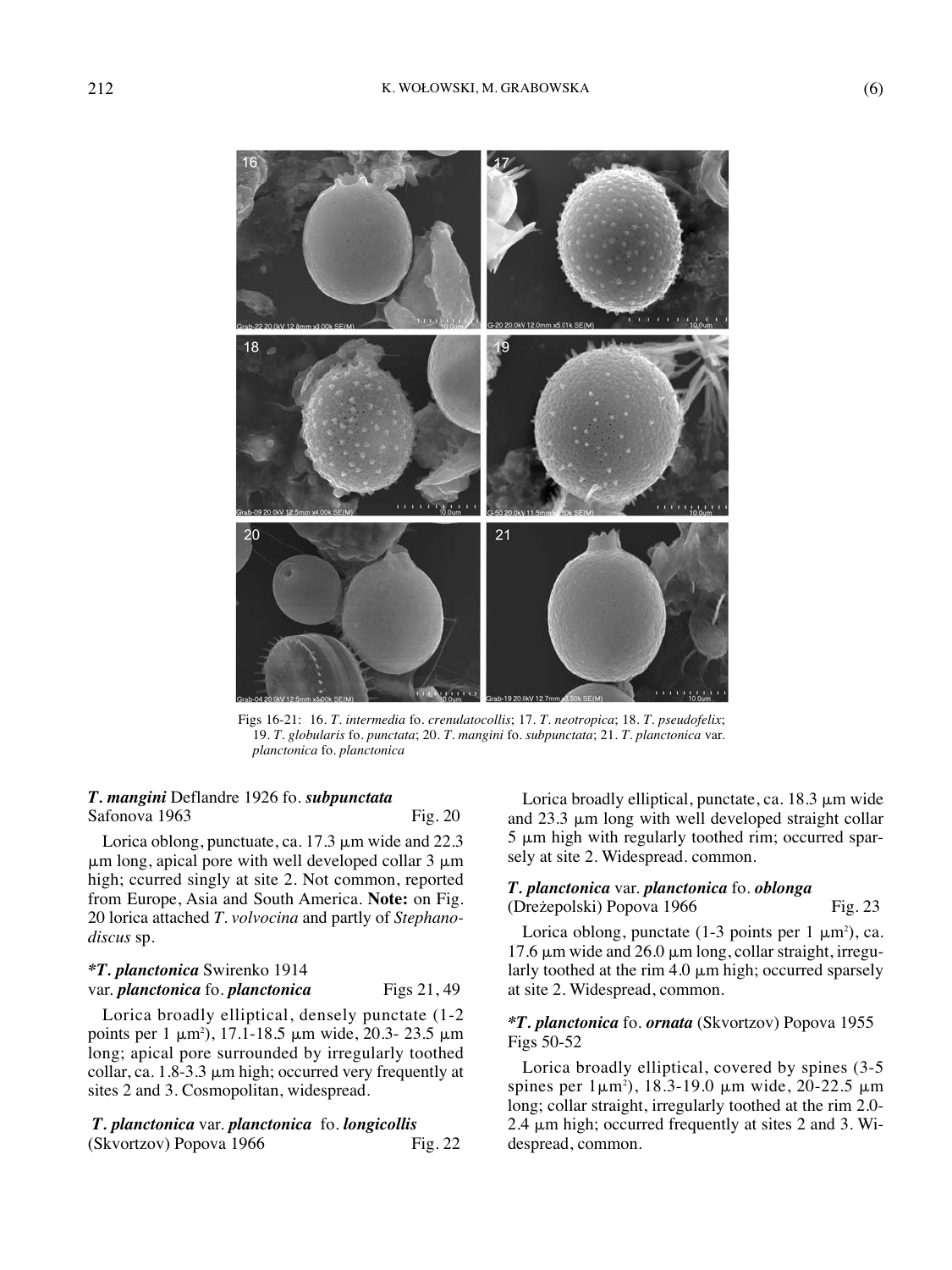

Figs 22-27: 22. *T. planctonica* var. *planctonica* fo. *longicolli*; 23. *T. planctonica* var. *planctonica* fo. *oblonga*; 24, 25. *T. planctonica* var. *flexicollis*; 26, 27. *T. pavlovskoensis* fo. *pavlovskoense*

#### *\*T. planctonica* var. *flexicollis* Balech 1944 Figs 24, 25

Lorica ellipsoid, punctate (ca. 2-3 points per  $1 \mu m^2$ ),17.1-18.5  $\mu m$  wide, 21.0-22.5  $\mu m$  long; apical pore surrounded by well developed collar, narrowed and toothed at the rim; occurred frequently at sites 1 and 3. Reported from Europe, Asia, Africa and South America; uncommon. **Note:** similar to *T. flexicollis* Dreżepolski 1925, which has a collar with smooth rim, and to *T. similis* which has a more curved collar.

### *T. pavlovskoensis* (Poljanskij)

Popova 1951 fo. *pavlovskoense* Figs 26, 27

Lorica broadly oblong, punctate (1-3 point per  $1 \mu m^2$ , 18.0-19.0 wide, 21-23.0  $\mu m$  long; apical pore surrounded by collar  $2.5$ -2.8  $\mu$ m high with several spines at the rim; occurred frequently at site 2. Reported from Europe and Asia not common. **Note:** very similar to *T. planctonica*, can be mistakenly determined. Our specimens were smaller than those described by Popova (1951: 227, pl.4, figs 6-9).

# **T. dubia** Swirenko 1914 fo. *dubia* Fig. 53

Lorica cylindrical, smooth,  $ca.12.5 \mu m$  wide and 23  $\mu$ m long; apical pore surrounded by collar 3.0  $\mu$ m wide,  $2.3 \mu m$  high; occurred sparsely at site  $2$ . Widespread but not common.

# **T. pseudobulla** Swirenko 1914 Fig. 54

Lorica ovoid, smooth, ca.13.8  $\mu$ m, wide and 25.5  $\mu$ m long; collar ca.  $3 \mu m$  high; occurred singly at site 2. Reported from Europe, South and North America. **Note:** dimension of our specimen is smaller than described by Swirenko but the same as described from Argentina by Ballech  $(1944, p. 284: 24-25 \mu m \log$ ,).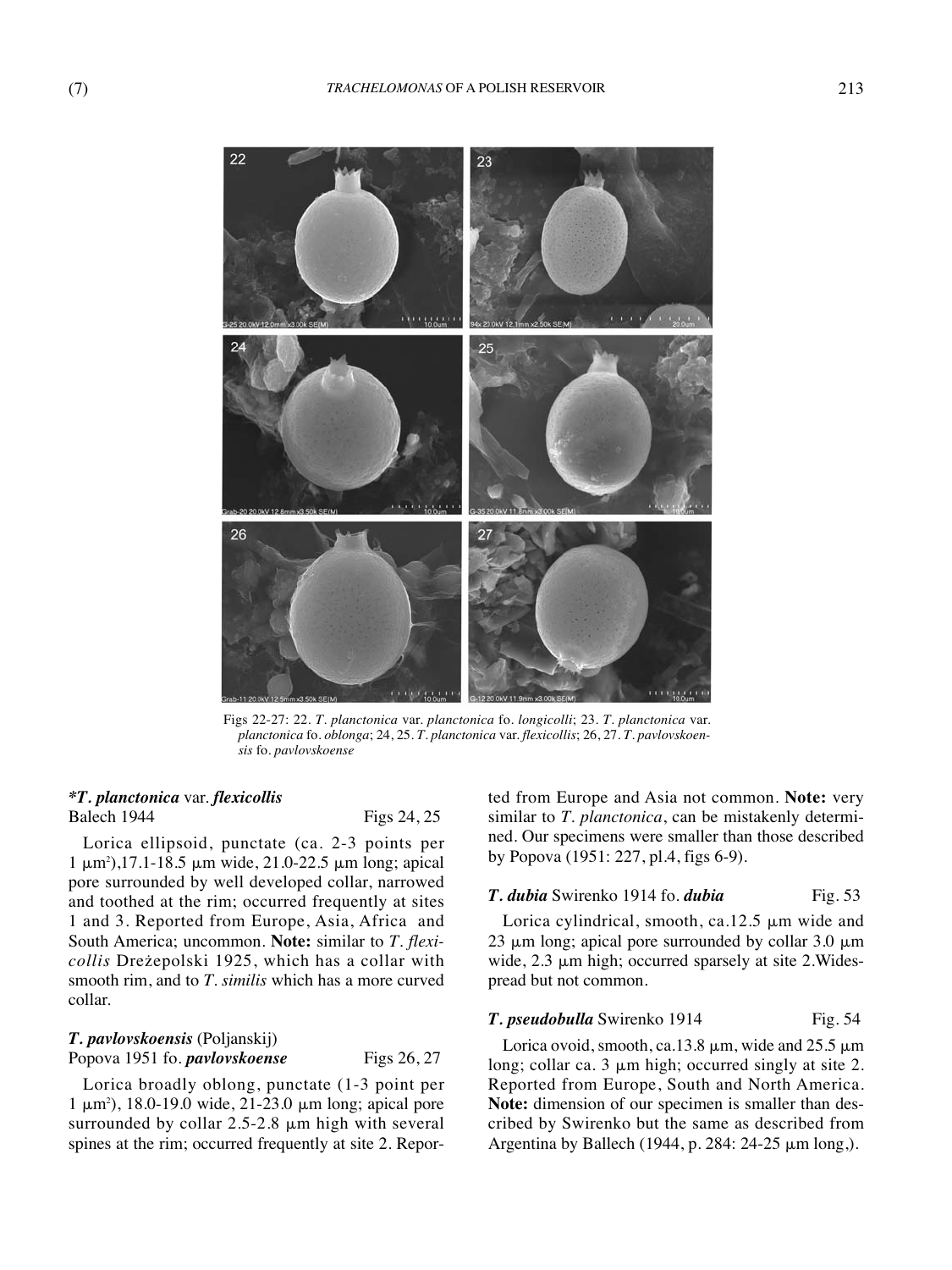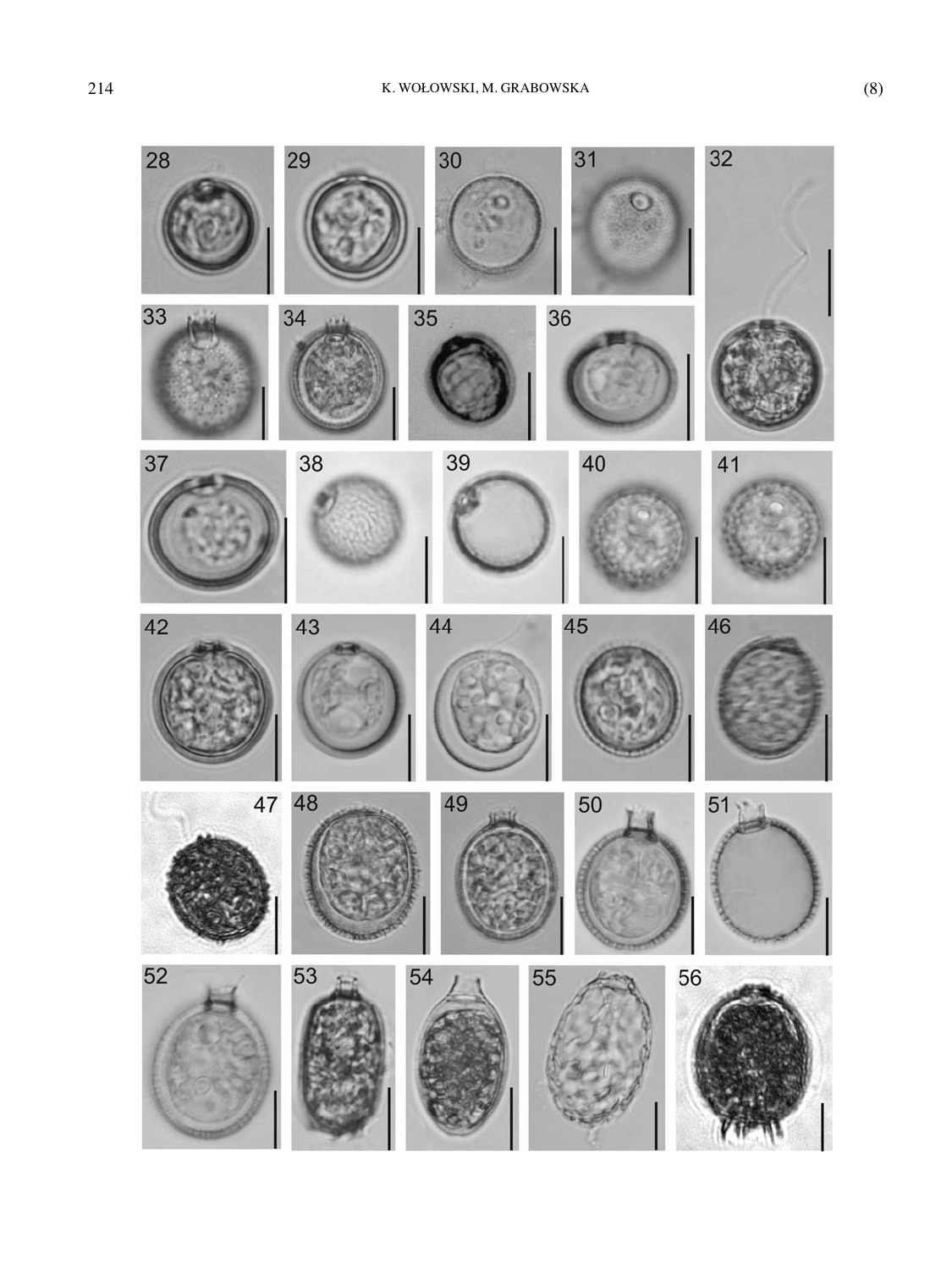### *\*T. silvatica* Swirenko 1914 Fig. 55

Lorica, elliptic, slightly narrowed at the anterior end, irregularly scrobiculate, ca. 19.5  $\mu$ m wide and 30  $\mu$ m long; apical pore surrounded by thickening; occurred singly at site 2. Reported rare, from Asia and Europe. **Note:** similar to *T. cactacea* Playfair 1915 which is bigger than our specimen and has collar.

#### *T. armata* (Ehrenberg) Stein 1878 var. *armata* Fig. 56

Lorica broadly oval, covered by short spines at the anterior part, ca. 22.5  $\mu$ m wide and 30  $\mu$ m long, with 4-6 spines at the posterior end; apical pore surrounded by low collar; occurred sparsely at sites 2 and 3. Cosmopolitan, widespread.

# **Summary**

Nine major taxonomic groups of algae occurred in the phytoplankton of Siemianowka Reservoir in 1994. Examples of Cyanoprokaryota, Bacillariophyceae, Chlorophyceae and Euglenophyta were always noted, with one group being dominant and the others co-dominant. Other five groups (Cryptophyta, Pyrrophyta, Chrysophyceae, Xanthophyceae, Zygnematophyceae) were noted occasionally. The Chlorophyceae showed the least change in biomass: *Chlorella* sp., *Coelastrum microporum* Näg., *Dictyosphaerium pulchellum* Wood var. *pulchellum* Wood, *Scenedesmus* spp. were the most common. Others were: *Pediastrum boryanum* (Turpin) Meneghini var. *longicorne* Reinsch, *P. duplex* Meyen var. *gracillimum* West *et* G. S. West and *P. biradiatum* Meyen var. *biradiatum* (Figs 59-62). The highest Bacillariophyceae biomass (max  $9.42$  mg dm<sup>-3</sup>) was noted from April to June. Dominants diatoms were *Aulacoseira granulata* (Ehr.) Simonsen, *Stephanodiscus hantzschii* Grunow (Figs 57, 58), *S. neoastraea* Hakannson & Hickel, *Cyclotella meneghiniana* Kützing and *C. planctonica* Brunnthalter. In July a rapid increase occurred in the biomass of Euglenophyta and Cyanoprokaryota (Fig. 3). In the samples from summer phytoplankton (June-September), two phyla were co-dominant, Chlorophyceae and Bacillariophyceae.



Figs 57-62: 57, 58. *Stephanodiscus hantzschii*; 59. *Pediastrum boryanum* var. *longicorne*; 60. *Pediastrum* Conf. *tetras;* 61. *P. biradiatum* var. *biradiatum*; 62. *P. duplex* var. *gracillimum*

Figs 28-56: 28, 29. *T. volvocina* var. *volvocina*; 30, 31. *T. volvocina* var. *punctata*, the same specimen in various focus; 32. *T. volvocinopsis* var. *volvocinopsis*; 33, 34. *T. volvocina* var. *coronata*, the same specimen in various focus; 35. *T. oblonga* var. *australica*; 36, 37. *T. curta* var. *minima*, the same specimen in various focus; 38, 39. *T. rugulosa* fo. *Meandrina*, the same specimen in various focus; 40, 41. *T. compacta*, the same specimen in various focus; 42. *T. volvocinopsis* var. *volvocinopsis*; 43, 44. *T. oblonga* var. *oblonga*; 45. *T. intermedia* fo. *intermedia*; 46. *T. neotropica*; 47. *T. pseudofelix*; 48. *T. hispida* var. *hispida*; 49. *T. planctonica* var. *planctonica* fo. *planctonica*; 50-52. *T. planctonica* fo. *ornata*; 53. *T. dubia* fo. *dubia*; 54. *T. pseudobulla*; 55. *T. silvatica*; 56. *T. armata* var. *armata*. ▲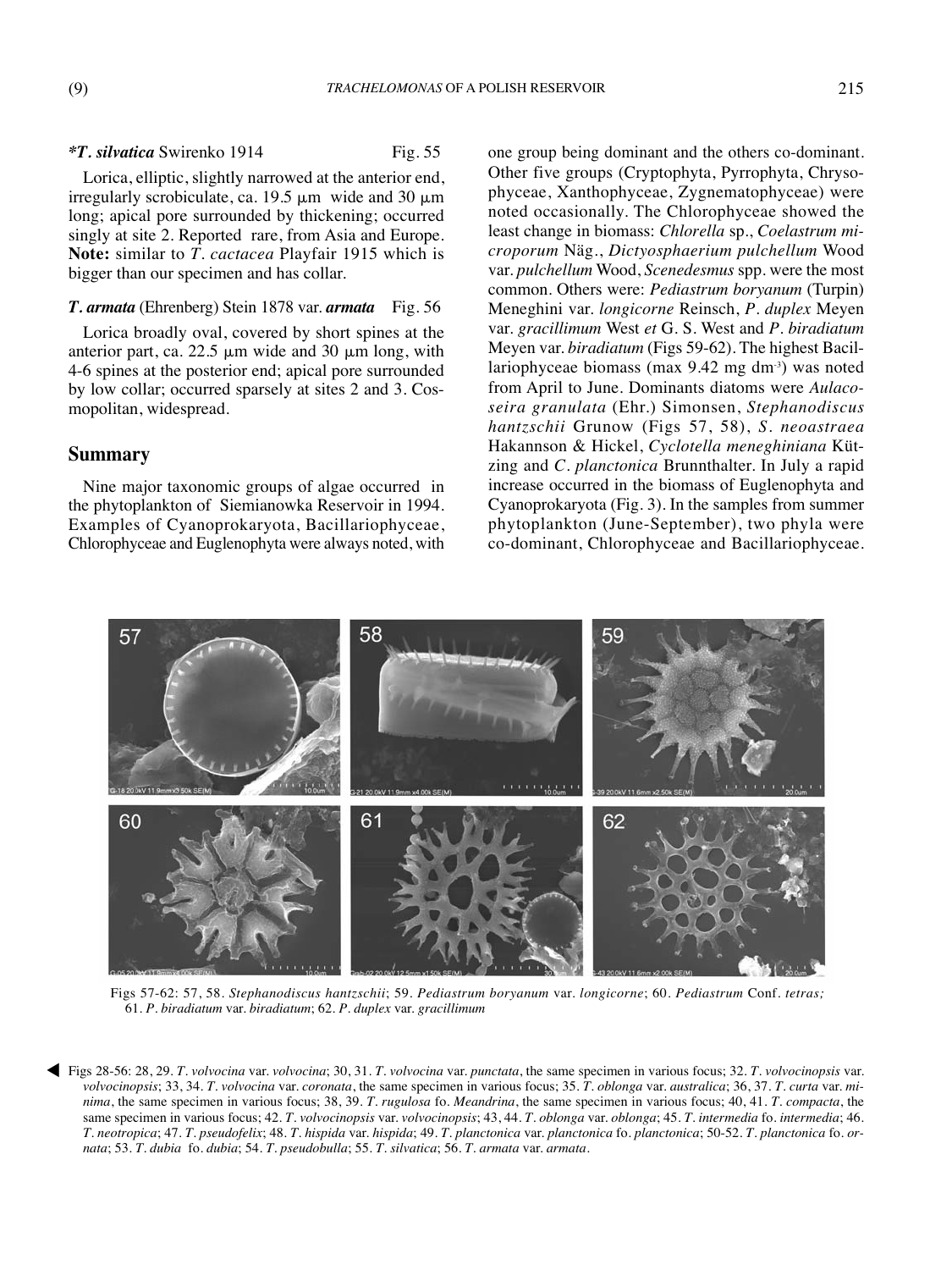The highest biomass of Euglenophyta occurred in July (av.  $0.984$  mg dm<sup>-3</sup>,  $21\%$  PB). In August the biomass of the Euglenophyta decreased as the biomass of Cyanoprokaryota increased (mainly *Aphanizomenon flosaquae* Ralfs ex Born. et Flah var. *klebahnii* Elenk).

The results of several year regional studies on euglenophytes in different moderately polluted water bodies all over the world show that the structure of euglenophytes communities is generally the same. Usually *Trachelomonas, Euglena, Phacus, Lepocinclis* and *Monomorphina* occurred in high numbers (eg. Safonova 1987, Holz et al. 1997, Dasí et al. 1997, Wołowski 1998, Naselli-Flores 2000, Paczuska et al. 2002).

According to Safonova (1987) euglenophytes generally represent 0–2% of the phytoplankton biomass. Holz et al. (1997) showed that the mean summer relative abundances of euglenophytes in the eutrophic Pawnee Reservoir (USA) was 4% of the phytoplankton abundances. For hard-water Spanish reservoirs, Dasí et al. (1998) described the maximum percentage of biomass of most representative summer euglenophyes (*Trachelomonas* sp., *Euglena* sp., *Phacus longicauda*) as 1-20%. Usually the number of taxa is not higher than  $6\%$ , and is located on the  $4<sup>th</sup>$  place among the other groups of algae. The study by Safonova (1987) showed that in clean lakes there were 5-18 taxa of euglenophytes - ca. 1.7-6 % among all the groups of taxa occurring in West Siberia. Her results confirm that euglenophytes are not a quantitatively significant component of algal communities in clean or moderately clean waters. The representants of *Euglena* species quickly react to the change of organic level pollution in water, e.g. Vetrova (1983) reported 93 taxa in sewage treatment ponds in a sugar factory, representing 32 % of all the taxa. Many euglenophyte taxa included on the saprobes list are important organisms acting as indicators of pollution.

Among 40 taxa of euglenophytes found in SR during summer 1994, the most abundant were *T. volvocina* var. *volvocina*, *T. volvocinopsis* var. *volvocinopsis*, *T. intermedia* var. *intermedia*, *T. hispida* var. *hispida* and *T. planctonica*. This resembles Safonova's (1987) long-term observations from Russia. She concluded that *Trachelomonas* occurred abundantly among the euglenophyta groups in various types of West Siberia water bodies. *Trachelomonas* was also abundant in these lakes.

The present results are also similar to those reported by Conforti and Ruiz (2001) from Chunam Reservoir in South Korea. They recorded 96 euglenophyta taxa, and among them 9 belonged to the *Euglena* genus, 11 to *Lepocinclis,*19 to *Phacus,* and 57 to *Trachelomonas*.

Our results confirm that loricate Euglenophyta are important components of euglenophyte communities occurring in reservoirs, even though the genus *Strombomonas* Defl. was not always observed.

Most of the taxa of euglenophytes recorded in the Siemianówka Reservoir are cosmopolitan and widespread, though nine taxa were recorded for the first time for Poland. *T. curta* var. *minima* described from Argentina by Tell and Zalocar (1985), also reported occasionally from Asia, USA and elsewhere in Europe, is probably cosmopolitan, but difficult for determine using LM. T. *intermedia* var. *papillata*, which appears to be cosmopolitan, is probably common in Poland, but had not previously been recognized. *T. neotropica*, described by Balech (1944) from Brazil, has been reported from Asia and Europe, but it is not common. *T. globularis* fo. *punctata* described by Skvortzov (1917) from Europe and Asia as comb. nova by Safonvoa (1966) is not common, probably cosmopolitan. *T. oblonga* var. *australica*, described by Playfair (1915) from Australia, has been reported from Europe, Asia and South America, but is not common. Because it is very similar to other varieties, such as *truncata* and *attenuata*, it can be mistakenly determined as *T. volvocina* var. *derephora; T. planctonca* fo. *longicollis, T. planctonica* fo. *ornata, T. planctonica* var. *flexicollis. A*ll varieties are probably common, but it is very difficult to determine all of them using only LM. *T. silvatica* was reported from Europe and Asia by Swirenko (1914) as rare.

#### **Acknowledgements**

The study was supported by the State Committee for Scientific Research (KBN) under projects number P04C 036 21 and 661299102. We are grateful to Dr. Brian Whitton for comments and help with English. The authors would like to thank Professor Andrzej Górniak and Dr. Elżbieta Jekatierynczuk-Rudczyk for their assistance during fieldwork. We also thank Dr. Jolanta Piątek for help with generating plates.

#### **References**

- Balech E. 1944. *Trachelomonas* de la Argentina. *Anales Mus.*  Argent. Ci. Nat. "Bernardino Rivadavia", 41, 221-321.
- Bozzola J.J & Russell L.D. 1991. *Electron microscopy. Principles and techniques for biologists.* Jones and Bartlett Publishers, Boston 542p.
- Bucka H. & Wilk-Woźniak E. 2000. *Monografia. Gatunki Kosmopolityczne i ubikwistyczne wśród glonów pro-i eukariotycznych występujących w zbiornikach wodnych Polski południowej. (A monograph of cosmopolitan and ubiquitous species among pro- and eukaryotic algae from water bodies in southern Poland).* Zakład Biologii Wód, Kraków, 253p.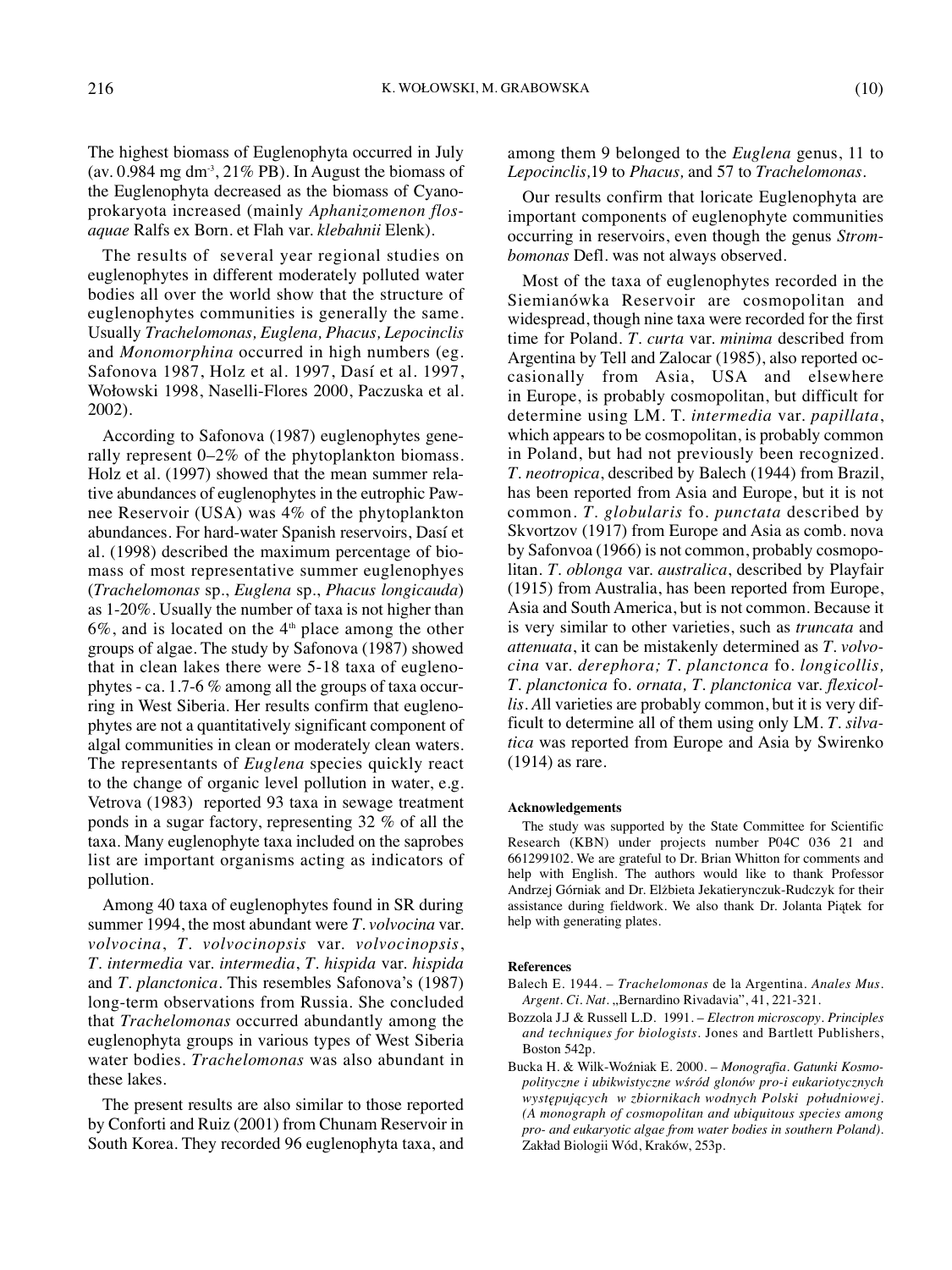- Conforti V. 1993. Study of the Euglenophyta from Camaleao lake (Manaus-Brazil). I *Trachelomonas* Ehr. *Rev. Hydrobiol. Trop.*, 26, 3-18.
- Conforti V. 1993a. Study of the Euglenophyta from Camaleao lake (Manaus-Brazil). II *Strombomonas* Defl. *Rev. Hydrobiol. Trop.,* 26, 187-193.
- Conforti V. &. Perez C.M. 2000. Euglenophyceae of Negro River, Uruguay, South America. *Arch. Hydrobiol. Suppl.*, 132, 59-78.
- Conforti V. & Ruiz L. 2001. Euglenophyta from Chunam Reservoir (South Korea). II. *Trachelomonas* Ehr. *Arch. Hydrobiol.* Suppl., 138, 117-145.
- Conrad W. & Van Meel L. 1952. Matériaux pour une monographie de *Trachelomonas* Ehrenberg 1834, *Strombomonas* Deflandre 1930 et *Euglena* Ehrenberg 1832, genres d'Euglénacées. *Mém. Inst. Roy. Sci. Nat. Belg.*, 124, 1-176.
- Da Cunha A.M. 1914. Contribucao para o conhecimento da fauna de Protozoarios do Brazil. *Mem. Inst. Oswaldo Cruz*, 6, 169-179.
- Dangeard P.A. 1901. Recherches sur les Eugléniens. *Le Botaniste*, 8, 97-360.
- Dasí M. J., Miracle M. R., Camacho A., Soria J. M. & E. Vincente, 1998. – Summer phytoplankton assemblages across trophic gradients in hard-water reservoirs. *Hydrobiologia*, 369/370, 27-43.
- Deflandre G. 1926. *Monographie du genre Trachelomonas Ehrenberg*. Imprimerie André Lesot, Nemours 162.
- Dreżepolski R. 1925. Przyczynek do znajomości polskich Euglenin. Supplément à la connaissance des Eugléniens de la Pologne. *Kosmos*, 50, 173–270.
- Fjerdingstad E. 1965. Taxonomy and saprobic valency of benthic phyto-micro organisms. *Int. Revue Ges. Hydrobiol.*, 50, 475-604.
- Górniak A. & Chocian G. 1999. Seasonal and longitudinal variation of crustacean zooplankton in the Siemianówka Reservoir (NE Poland). *Acta Hydrobiol.*, 41 (Suppl. 6), 231-241.
- Górniak A. & Grabowska M. 1996. Limnology of the Siemianówka dam reservoir (eastern Poland). 3. Formation of phytoplankton communities in the first years after filling. *Acta Hydrobiol.*, 38, 99-108.
- Górniak A. & Jekatierynczuk-Rudczyk E. 1995a. Limnology of the Siemianówka dam reservoir (eastern Poland). 1. Environmental conditions. *Acta Hydrobiol.*, 37, 1-9.
- Górniak A. & Jekatierynczuk-Rudczyk E. 1995b. Limnology of the Siemianówka dam reservoir (eastern Poland). 2. Seasonal and horizontal differentiation of water chemistry. *Acta Hydrobiol.*, 37, 11-20.
- Górniak A. & Jekatierynczuk-Rudczyk E. 1998. Water quality in the Siemianówka reservoir (NE Poland). Internat. *Rev. Hydrobiol.*, 83, 311-318.
- Górniak A., Wiśniewolski R. & Kornijów R. 2000. Koncepcja rekultywacji zbiornika Siemianówka, 23p.
- Górniak A., Zieliński P., Jekatierynczuk-Rudczyk E., Grabowska M. & Suchowolec T. 2002. – The role of dissolved organic carbon in the shallow lowland reservoir ecosystem. *Acta Hydrochim. Hydrobiol.*, 30,179-189.
- Grabowska M. 1998. Blooms of Cyanophyta in Siemianówka dam reservoir in the first years after filling. *Oceanol. Studies*, 27, 27-31.
- Grabowska M. 1999. Phytoplankton assemblages in the eutrophic lowland Siemianówka Reservoir (NE Poland). *Acta Hydrobiol.*, 41 (Suppl. 6),145-152.
- Grabowska M. 2005. Cyanobacteria blooms in polyhumic Siemianówka dam reservoir in 1992-2003. *Oceanol. Hydrobiol. Studies*, 34, 73-85.
- Grabowska M., Górniak A., Jekatierynczuk-Rudczyk E. & Zieliński P. 2003. – The influence of hydrology and water quality on phytoplankton community composition and biomass in a humoeutrophic reservoir Siemianówka reservoir (Poland). *Ecohydrol. Hydrobiol.*, 3, 185-196.
- Holz J. C., Hoagland K. D., Spawn R. L., Popp A. & Andersen J. L. 1997. – Phytoplankton community response to reservoir aging, 1968-92. *Hydrobiologia*, 346, 183-192.
- Jurkiewicz-Karnkowska E. 1999. Mollusc communities in a humic dam reservoir (Sieminówka, eastern Poland): diversity and abundance. *Pol. J. Ecol.*, 47,307-322.
- Kolkwitz R. & Marsson M. 1908. Ökologishe der pflanzlichen Saprobien. *Ber. Deutsch. Bot. Ges., B* 26a, 505-519.
- Kusel-Feltzman E. 2002. Die Euglenophytenflora des Neusiedler Sees. *Abhandlungen der Zoologische-Botanischen Gesellschaft in Osterreich*, 32, 1-115.
- Lepistö L.& Rosenström U. 1998. The most typical phytoplankton taxa in four types of boreal lakes. *Hydrobiologia*, 369/370, 89-97.
- Naselli-Flores L. 2000. Phytoplankton assemblages in twenty-one Sicilian reservoirs: relationships between species composition and environmental factors. *Hydrobiologia*, 424, 1-11.
- Paczuska B., Paczuski R. & Krasicka-Korczyńska E. 2002. *Zbiorniki śródpolne i śródleśne południowego skraju Wysoczyzny Świeckiej (pojezierze Krajeńskie). Mikroflora, makrofity i środowisko. (Midforest and field ponds of the southern edge of Wysoczyzna Świecka –The Krajeńskie Lakes – microflora, macrophytes and the environment)* Wydawnictwo uczelniane, Akademii Techniczno-Rolniczej. Bydgoszcz, 91p.
- Playfair G. J. 1915. The genus *Trachelomonas. Proc. Linn. Soc. New South Wales*, 40, 1–41.
- Popova T. G. 1951. Euglenovyje (Euglenineae) evropejskogo Severa SSSR. *Tr. Bot. Akad. Nauk* SSSR, 7, 165-414.
- Popova T. G. 1955. *Evglenovyje vodorosli. Opredelitel prenovodnych vodoroslej SSSR 7*. Izdatel'stvo Nauka, Moskva, 267 p.
- Popova T. G. 1966. Evglenovyje vodorosli (Euglenophyta). *Flora Spor. Rast. SSSR, Izd. Nauka, Leningrad*, 8, 1-412.
- Safonova T. A. 1963. Novyje i intereasnyje formy roda *Trachelomonas* Her. iż Tomskoj oblasti. *Bot. Mat. Otd. Spor. Rast. Bot. Inst. AN SSSR*. 16.
- Safonava T. A. 1987. *Evglenovyje vodorosly Zapadnoj Sibiri.* Izdate'lstvo Nauka, Novosybirsk, 192 p.
- Skuja H. 1956. Taxonomische und biologische Studien über das Phytoplankton schwedischer Bienengewässer. *Nova Acta Regiae Soc. Sci. Upsal.* Ser. Iv, 16(3), 228-250.
- Sladeček V. & Sladečkova A. 1996. *Atlas of aquatic organisms with respect to the water supply, surface waters and wastewater treatment plants.* Česká vědeckotechnická vodohospodářrská společnost, Praha, 350p.
- Smakulska J. & Górniak A. 2004. Morphological variation in *Daphnia cucullata* Sars with progressive eutrophication of polymictic lowland reservoir. *Hydrobiologia*, 526,119-127.
- Stein F. von 1878. *Der Organismus der Infusionstiere. Der Organismus der Flagellaten.* Abt. 3(1). Engelmann, Leipzig, 154p.
- Swirenko D.O. 1914. Zur Kenntnis der russischen Algenflora. I. Die Euglenaceen der Gattung Trachelomonas. *Arch. Hydrobiol. Planktonk.*, 9, 630-647.
- Tarczyńska M. & Zalewski M. 2000. Toksyczność zakwitów sinic w zbiornikach zaporowych w Polsce. Materiały, XVIII Zjazdu Hydrobiologów Polskich, Białystok, 270p.